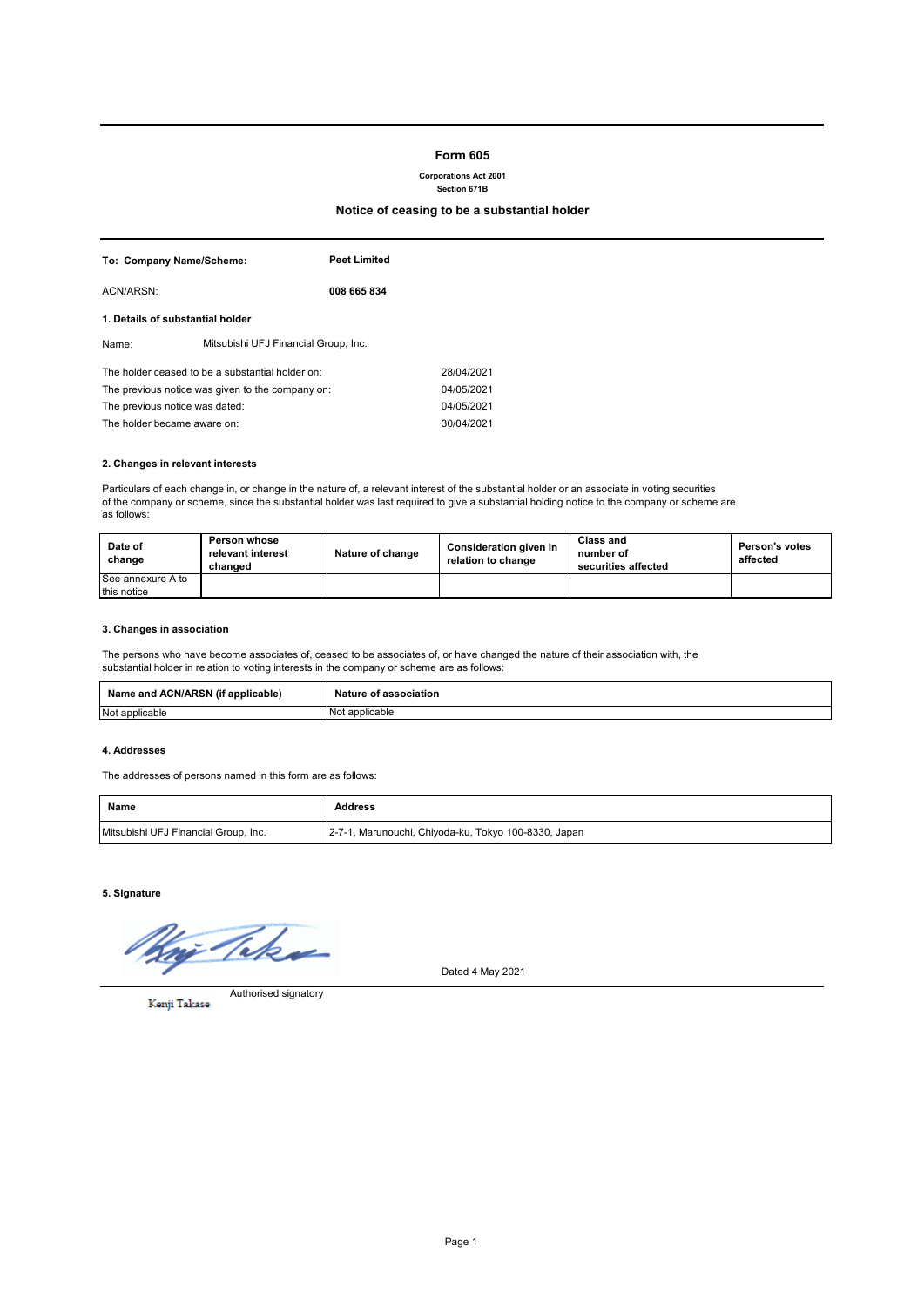# **Annexure A**

This is Annexure A of 1 page referred to in Form 605, Notice of ceasing to be a substantial holder dated 4 May 2021.

æ

Kenji Takase Authorised signatory Dated 4 May 2021

| Date of change | Person whose relevant interest<br>changed | Nature of change                                                                  | Consideration<br>given in relation<br>to change | <b>Class and number of</b><br>securities affected | Person's<br>votes affected |
|----------------|-------------------------------------------|-----------------------------------------------------------------------------------|-------------------------------------------------|---------------------------------------------------|----------------------------|
| 28/04/2021     | Mitsubishi UFJ Financial Group, Inc.      | Sale of securities by an entity controlled by Morgan Stanley                      | 12.40                                           | 10 Ordinary Shares                                | 10                         |
| 28/04/2021     | Mitsubishi UFJ Financial Group, Inc.      | Collateral returned by an entity controlled by Morgan Stanley -<br>see Annexure B | N/A                                             | 22,478,311 Ordinary Shares                        | 22.478.311                 |